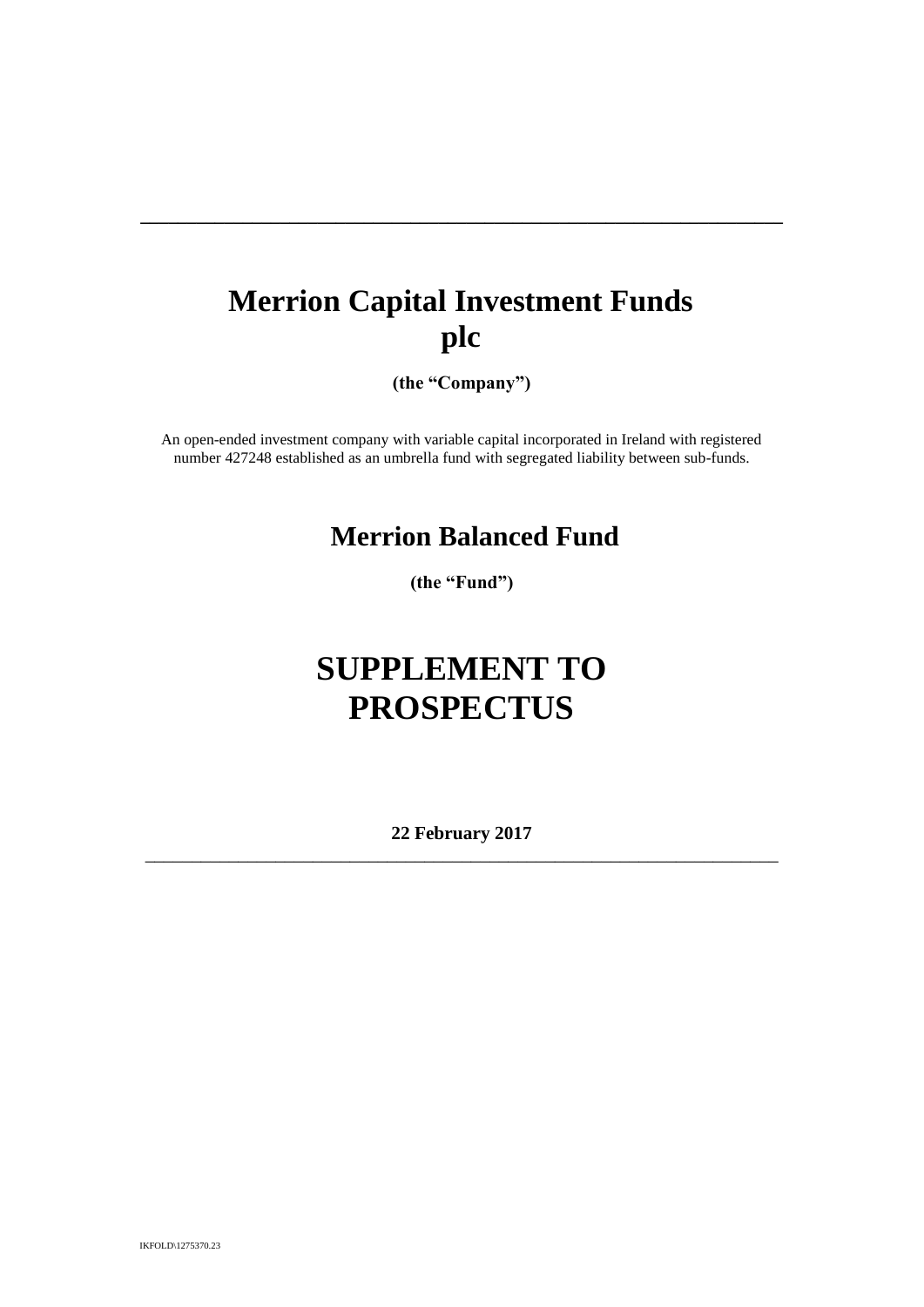The Merrion Balanced Fund is a Fund of Merrion Capital Investment Funds plc, an investment company with variable capital established pursuant to the Regulations as an umbrella fund with segregated liability between Funds, in which different Funds may be created from time to time, with the prior approval of the Central Bank. Two classes of Shares in the Fund are offered through this Supplement, the Class A Shares and the Class B Shares.

A description of Merrion Capital Investment Funds plc, its management and administration, taxation and risk factors is contained in the Prospectus.

**This Supplement relates to the Merrion Balanced Fund and forms part of the Prospectus. This Supplement must be read in the context of and together with the Prospectus. In particular, investors should read the risk factors set out in the Prospectus. The other current Funds of the Company are the Merrion Growth Fund, the Merrion Irish Opportunities Fund, the Merrion European Absolute Return Fund and the Merrion Global Equity Income Fund.**

**The information contained in this Supplement should be read in the context of, and together with, the information contained in the Prospectus, and distribution of this Supplement is not authorised unless accompanied by or supplied in conjunction with a copy of the Prospectus.** 

**An investment in the Fund should not constitute a substantial portion of an investor's portfolio and may not be appropriate for all investors.**

The Directors of the Company, whose names appear on page ii of the Prospectus, accept responsibility for the information contained in this Supplement. To the best of the knowledge and belief of the Directors (who have taken all reasonable care to ensure that such is the case), the information contained in this Supplement is in accordance with the facts and does not omit anything likely to affect the import of such information.

Unless otherwise stated, all capitalised terms shall have the same meaning herein as in the Prospectus.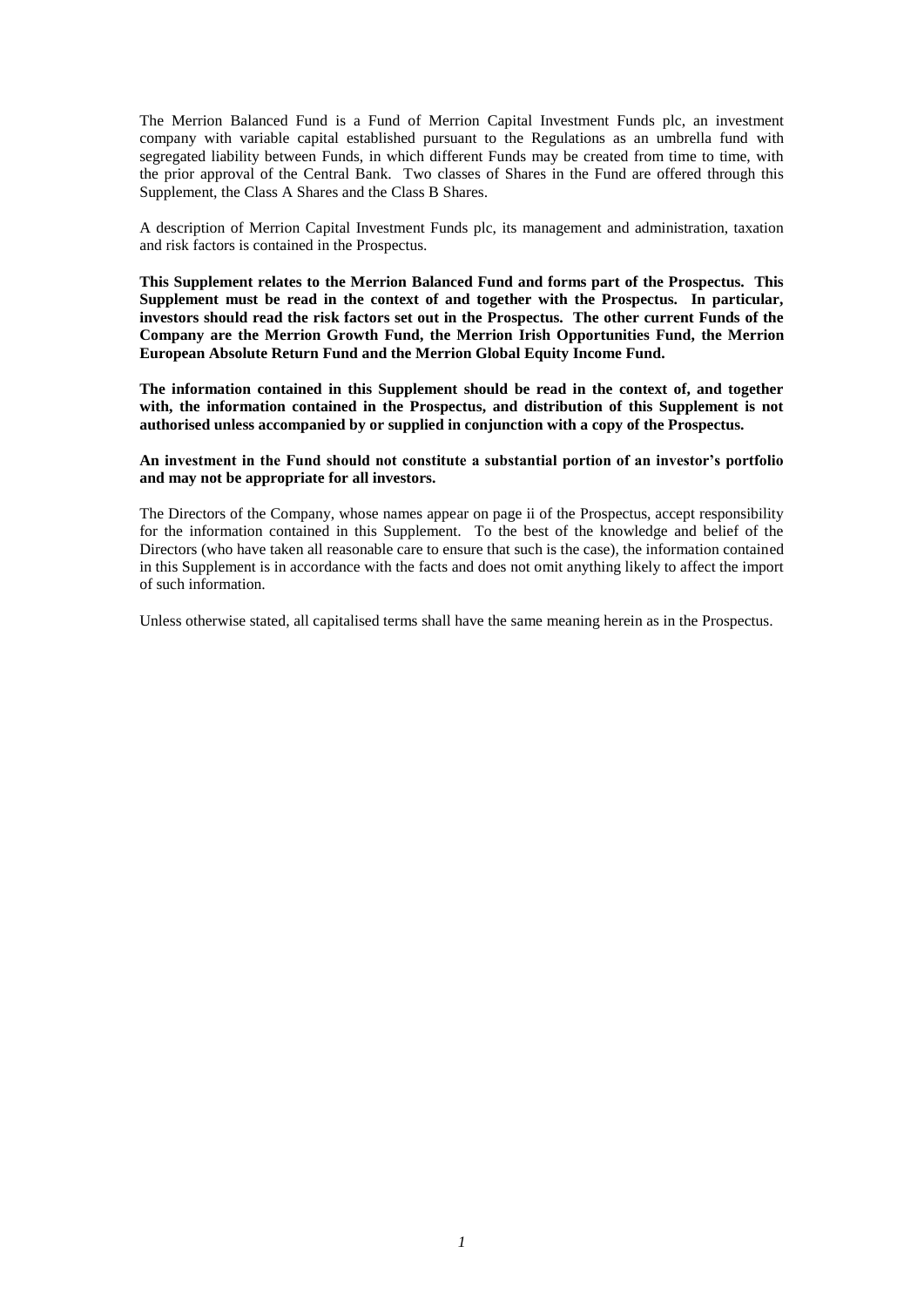### **Contents**

<span id="page-2-0"></span>

| <b>Section I - General</b>                         |    |
|----------------------------------------------------|----|
| Definitions                                        | 3  |
| The Fund                                           | 4  |
| <b>Investment Objective</b>                        | 4  |
| <b>Investment Policy</b>                           | 4  |
| <b>Investment Restrictions</b>                     | 5  |
| Dividend Policy                                    | 5  |
| <b>Risk Factors</b>                                | 5  |
| Taxation                                           | 5  |
| <b>Investment Management and Distribution Fees</b> | 5  |
| <b>Establishment Expenses</b>                      | 5  |
| Miscellaneous                                      | 5  |
| <b>Section II – Class A Shares</b>                 |    |
| Definitions                                        |    |
| Subscriptions                                      | 8  |
| Redemptions                                        | 8  |
| <b>Investment Management and Distribution Fees</b> | 9  |
| <b>Section III – Class B Shares</b>                |    |
| Definitions                                        | 10 |
| Subscriptions                                      | 11 |
| Redemption                                         | 11 |
| <b>Investment Management and Distribution Fee</b>  | 12 |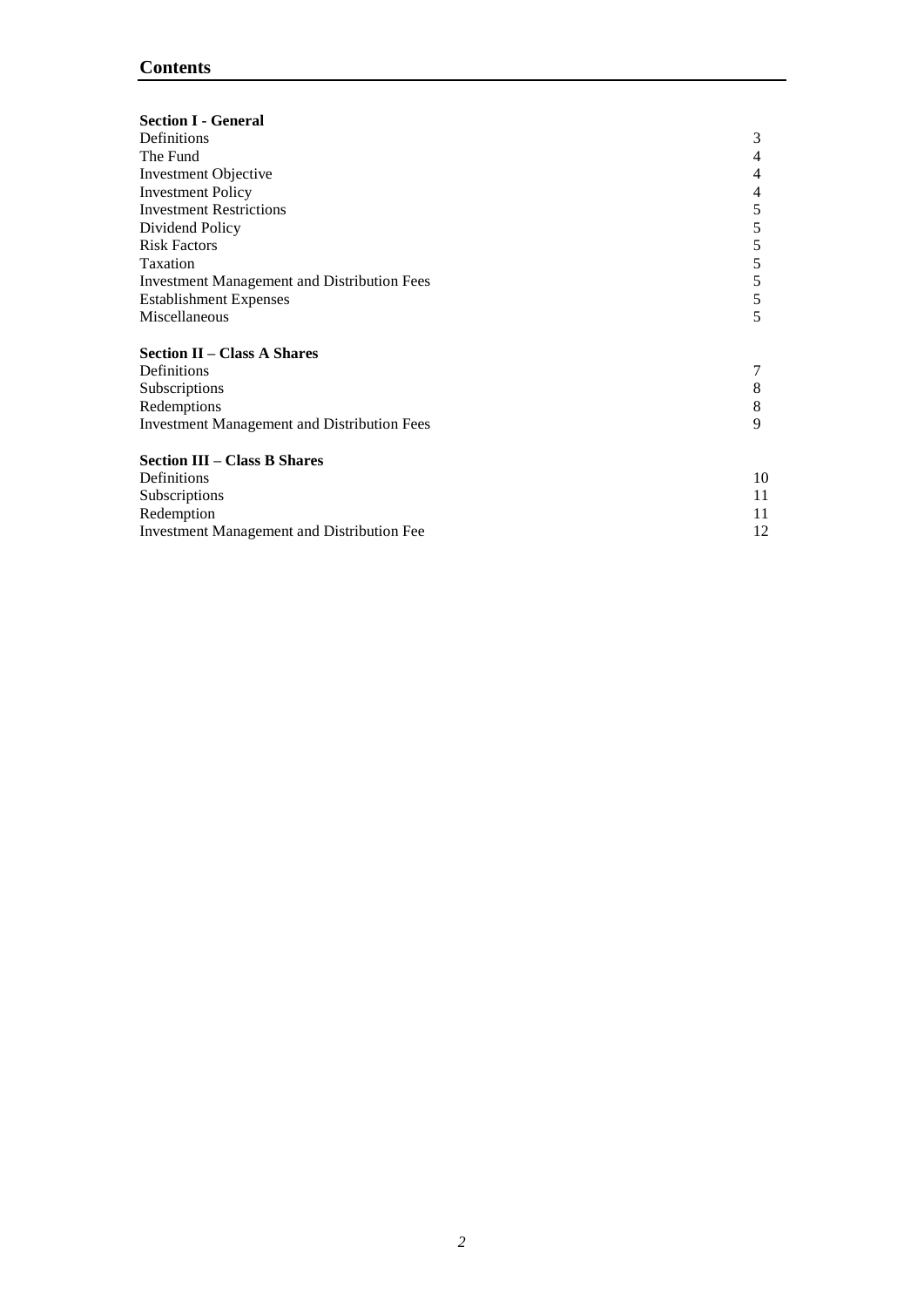### **DEFINITIONS**

The following definitions apply throughout this Supplement unless the context requires otherwise:

| "Central Bank"              | means the Central Bank of Ireland or any successor<br>thereto:                                                                        |
|-----------------------------|---------------------------------------------------------------------------------------------------------------------------------------|
| "Fund"                      | means the Merrion Balanced Fund:                                                                                                      |
| "Institutional Investor(s)" | means (i) a regulated investment intermediary, (ii) a<br>bank, (iii) an insurance undertaking, (iv) another<br>Exempt Irish Resident; |
| "Investment Manager"        | Merrion Capital Investment Managers<br>means<br>Limited;                                                                              |
| "Prospectus"                | means the prospectus of the Company dated 22<br>February 2017 and all relevant supplements and<br>revisions thereto;                  |
| "Redemption Date"           | means every Business Day;                                                                                                             |
| "Shares"                    | means the Class A Shares and Class B Shares of the<br>Fund;                                                                           |
| "Subscription Date"         | means every Business Day;                                                                                                             |
| "Supplement"                | means this supplement;                                                                                                                |
| "Valuation Date"            | means every Business Day; and                                                                                                         |
| "Valuation Point"           | means 9.00 pm (Dublin time) on each Valuation Date.                                                                                   |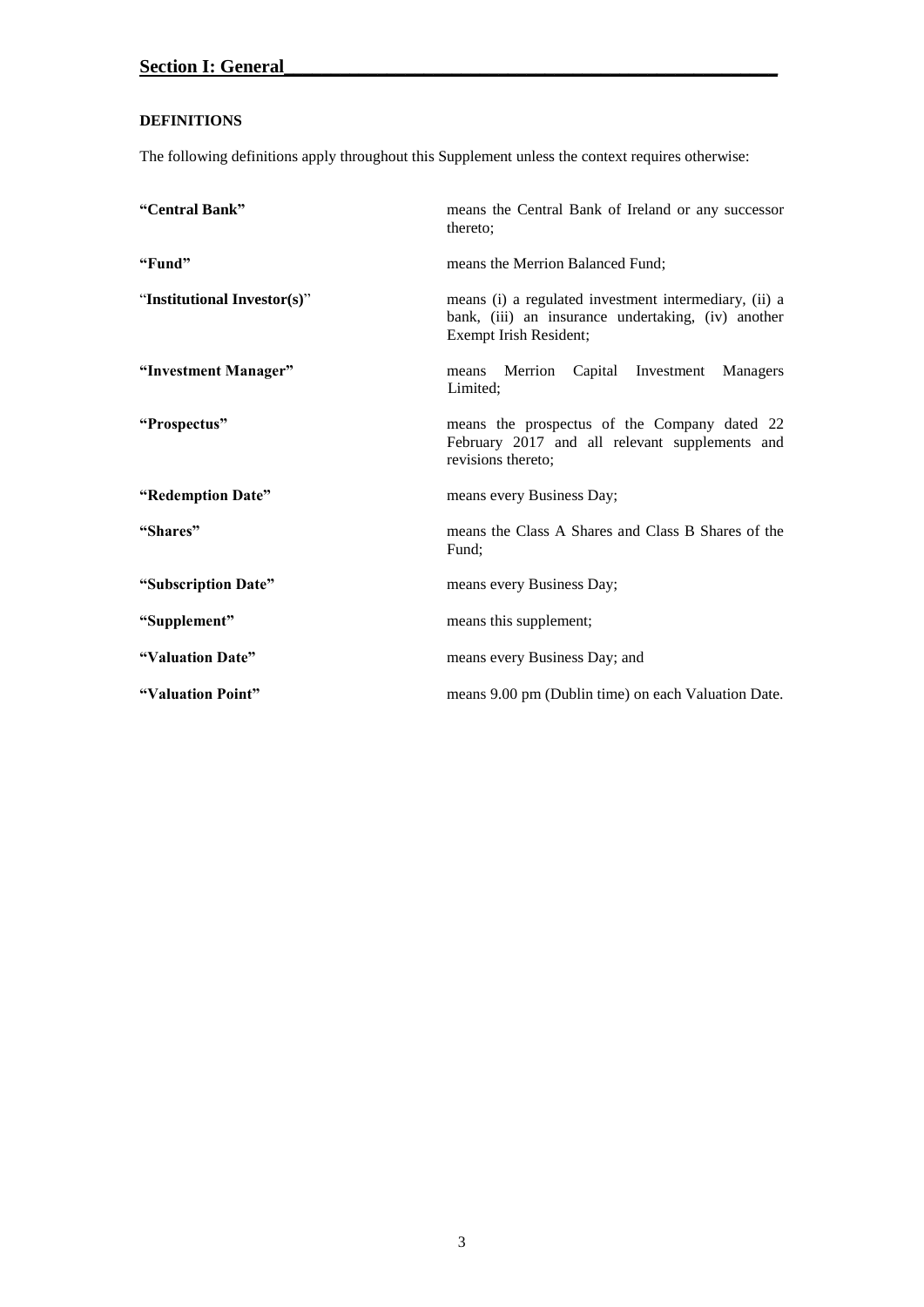#### <span id="page-4-0"></span>**The Fund**

This Supplement is issued in connection with the offer of the Merrion Balanced Fund which has two classes of Shares, namely the "Class A Shares" and "Class B Shares". The Directors of the Company may create new classes of Shares in the Fund from time to time, provided that the creation of any such new class of Shares is notified and cleared in advance to the Central Bank. A separate pool of assets will not be maintained for each class of Shares.

The Fund is denominated in Euro.

#### <span id="page-4-1"></span>**Investment Objective**

The Merrion Balanced Fund enables investors to invest in a collective capital investment fund operating on the principle of risk-spreading. The investment objective of the Merrion Balanced Fund is to capture a substantial element of the capital growth potential inherent in equity markets while limiting the risk over the long term through investing in an actively managed balanced portfolio diversified across global transferable securities including equities, closed-ended property funds, government and corporate bonds and cash deposits. The split between asset classes will be actively managed according to economic conditions.

#### <span id="page-4-2"></span>**Investment Policy**

The Fund's investment objective will be achieved by investing in a changing mix of equities, closed ended property funds, bonds, each of which is listed or traded on Recognised Markets and cash deposits. Any such bonds will be of Investment Grade and shall include, but are not limited to, floating rate notes, fixed and variable rate securities, government bills and bonds issued by governments of EU Member States or OECD member states, corporations, financial institutions and multi-governmental institutions such as the World Bank and the European Investment Bank. All of the transferable securities to be acquired by the Fund will be listed or traded on Recognised Markets. In addition, the Fund may include in its portfolio cash deposits or other ancillary liquid assets, held in accordance with the Central Bank UCITS Regulations.

The equities to be acquired by the Fund will consist of shares issued by a range of companies operating in different geographical regions (including Europe, North America and Asia) and business sectors (including sectors such as financial, healthcare, consumer discretionary, consumer staples, energy, basic materials, telecommunications, utilities, technology, and industrials). The companies will vary in size in terms of market capitalisation. The Investment Manager will apply prudent diversification criteria to the stock holdings.

The Investment Manager may utilise foreign exchange forwards to hedge and/or gain foreign currency exposure. It is intended that the use of such foreign exchange forwards will reduce the currency risk in respect of the Fund and will better enable the Fund to manage its assets and liabilities.

Foreign exchange forwards are agreements to exchange two designated currencies at a specific time in the future for a pre-determined price. The Investment Manager may invest in foreign exchange forwards to provide (i) protection against exchange rate risks on a Sub-Fund's assets and liabilities and/or (ii) foreign exchange exposure, in each case subject to the conditions and limitations set out in the Regulations. The Company has a risk management process in place which enables it to accurately measure, monitor and manage the risks attached to foreign exchange forwards, and details of this process have been provided to, and approved by, the Central Bank in accordance with the Central Bank UCITS Regulations. Investors should note that returns which are derived from derivatives may be more volatile than returns which are derived from the asset underlying the derivatives. Accordingly, investors' attention is drawn to the risk factors set out in the Prospectus, and in particular, the sections entitled "Currency Risk" and "Derivatives Risk".

The Company shall calculate global exposure and potential leverage pursuant to the commitment approach as permitted under the Regulations. The maximum global exposure and potential leverage created by the use of foreign exchange forwards shall not exceed the limit prescribed by the Regulations (i.e. the Company must ensure that the Fund's global exposure and leverage does not exceed the Fund's total net asset value).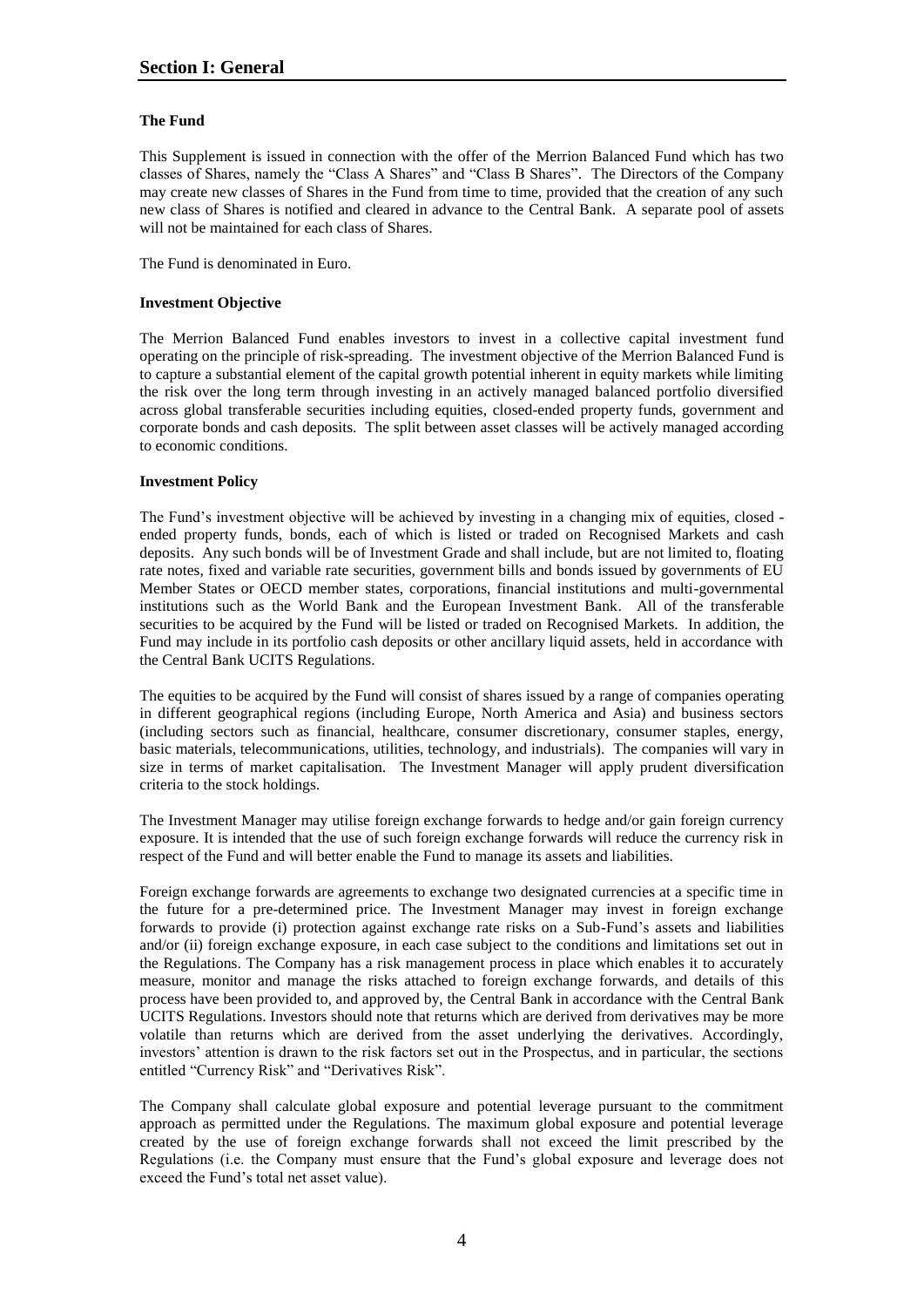#### <span id="page-5-0"></span>**Investment Restrictions**

The asset allocation of the Merrion Balanced Fund will be actively managed with broad asset ranges determined by the Investment Manager. Under normal circumstances, the Merrion Balanced Fund will not have less than 20% of its net assets invested in cash or government securities other than as a result of market movement. The Fund may invest up to 10% of its Net Asset Value in recently issued equities which will be admitted to official listing on a Recognised Market within one year. In addition, the Fund may invest up to 10% of its Net Asset Value in the equities of unquoted companies.

#### <span id="page-5-1"></span>**Dividend Policy**

It is currently not intended that the Fund will pay dividends or otherwise make distributions to Shareholders.

#### <span id="page-5-2"></span>**Risk Factors**

#### **Investors' attention is drawn to the risk factors set out in the Prospectus and to the following additional risk factors.**

Shareholders should note that the management fees and expenses incurred by the Fund will as far as possible be deducted from the income of the Fund. If there is insufficient income, the balance will be charged to the capital of the Fund. This may have the effect of lowering the capital value of the Shareholder's investment.

#### <span id="page-5-3"></span>**Taxation**

Any change in the Fund's tax status or in taxation legislation could affect the value of the investments held by the Fund and could affect the return to investors. Potential investors and Shareholders should note that the statements on taxation, which are set out herein are based on advice which has been received by the Directors regarding the law and practice in force in the relevant jurisdiction as at the date of this Supplement and the Prospectus. As is the case with any investment, there can be no guarantee that the tax position or proposed tax position prevailing at the time an investment is made in the Fund will endure indefinitely. The attention of potential investors is drawn to the tax risk associated with investing in the Fund. See section headed "Taxation" on page 31 in the Prospectus.

#### <span id="page-5-4"></span>**Investment Management and Distribution Fees**

Investors' attention is drawn to the Fees and Expenses Section in the Prospectus and in Sections II and III of this Supplement.

#### <span id="page-5-5"></span>**Establishment Expenses**

The expenses incurred in connection with the establishment of the Company are as set out in the section headed Fees and Expenses in the Prospectus and have been equally apportioned between the Initial Funds. Any Funds of the Company which may be established at a later date may, at the absolute discretion of the Directors, be allocated such portion of the formation expenses of the Company as the Directors consider to be fair in the circumstances.

#### **Compulsory Redemptions**

The Directors may compulsorily redeem or transfer any holding of Shares in certain circumstances. See section headed "Compulsory Redemptions" on page 21 of the Prospectus.

#### <span id="page-5-6"></span>**Miscellaneous**

As at the date hereof:

(i) none of the Directors, their spouses or any connected person has any interest in the share capital of the Company or any options in respect of such capital;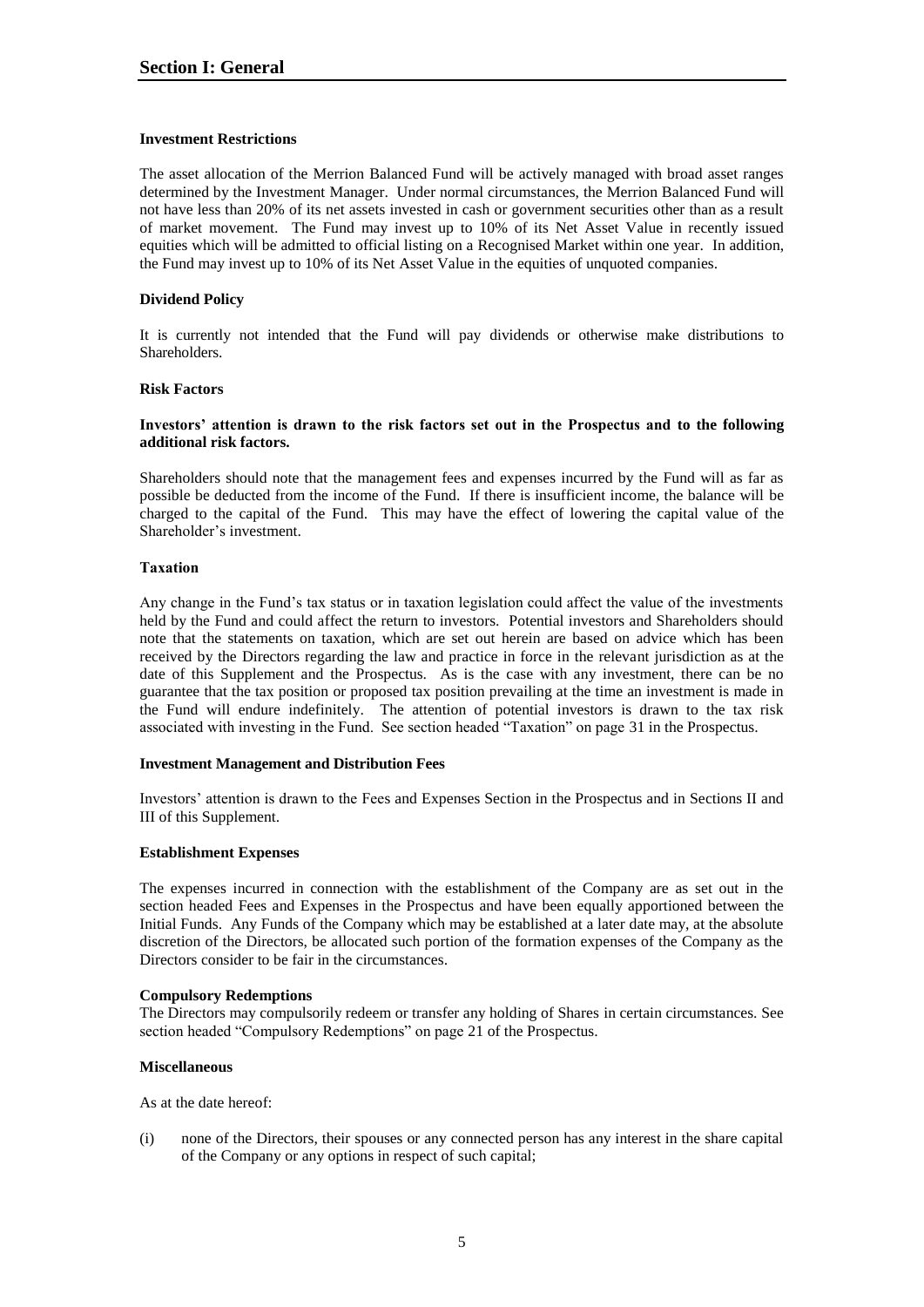- (ii) none of the Directors or any connected person has any interest, beneficial or non-beneficial, in the share capital of the Company or any options in respect of such capital;
- (iii) the Fund does not have any loan capital (including term loans) outstanding or created but unissued, or any outstanding mortgages, charges, debentures or other borrowings or indebtedness in the nature of borrowings, including bank overdrafts liabilities under acceptance (other than normal trade bills) or acceptance credits, obligations under finance leases, hire purchase commitments, guarantees or other material contingent liabilities; and
- (iv) none of the Directors has (i) any unspent convictions in relation to indictable offences; or (ii) been bankrupt or the subject of an involuntary arrangement, or has had a receiver appointed to any of his assets; or (iii) been a director of any company which, while he was a director with an executive function or within 12 months after he ceased to be a director with an executive function, had a receiver appointed or went into compulsory liquidation, creditors' voluntary liquidation, administration or company voluntary arrangements, or made any composition or arrangement with its creditors generally or with any class of its creditors; or (iv) been a partner of any partnership, which while he was a partner or within 12 months after he ceased to be a partner, went into compulsory liquidation, administration or partnership voluntary arrangement, or had a receiver appointed to any partnership asset; or (v) had any public criticism by statutory or regulatory authorities (including recognised professional bodies); or (vi) been disqualified by a court from acting as a director or from acting in the management or conduct of affairs of any company.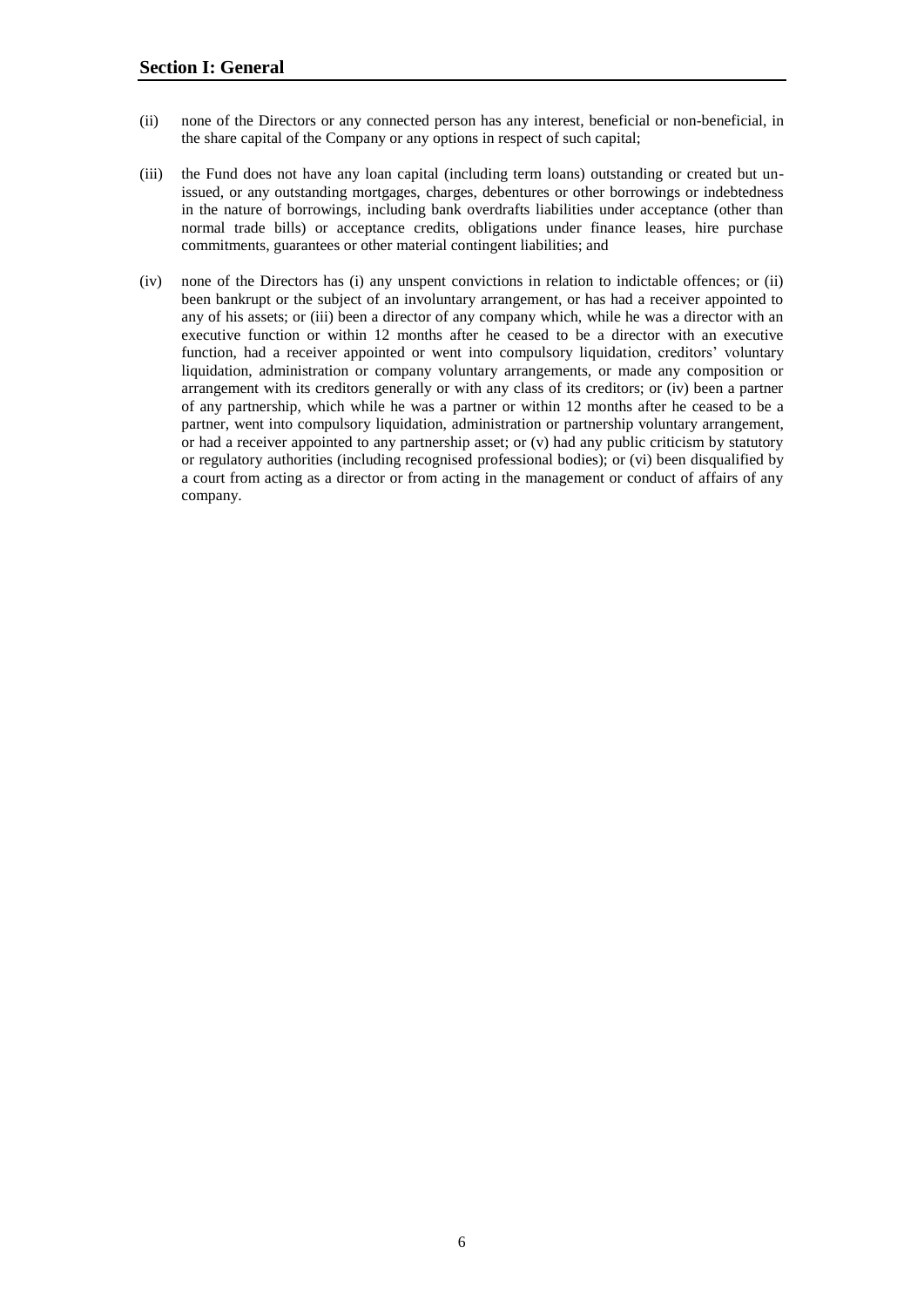#### <span id="page-7-0"></span>**DEFINITIONS**

The following definitions apply throughout this section of the Supplement unless the context requires otherwise:

| "Class A Shares"       | means the class of Shares in the Fund, which are<br>denominated in Euro;                                                                                                     |
|------------------------|------------------------------------------------------------------------------------------------------------------------------------------------------------------------------|
| "Minimum Holding"      | means a minimum holding of $\epsilon$ 250,000 or such<br>lesser amount as may be agreed by the Directors;<br>and                                                             |
| "Minimum Subscription" | means a minimum subscription of $\epsilon$ 250,000 or<br>such lesser amount as may be determined by the<br>Directors in their absolute discretion in any<br>particular case; |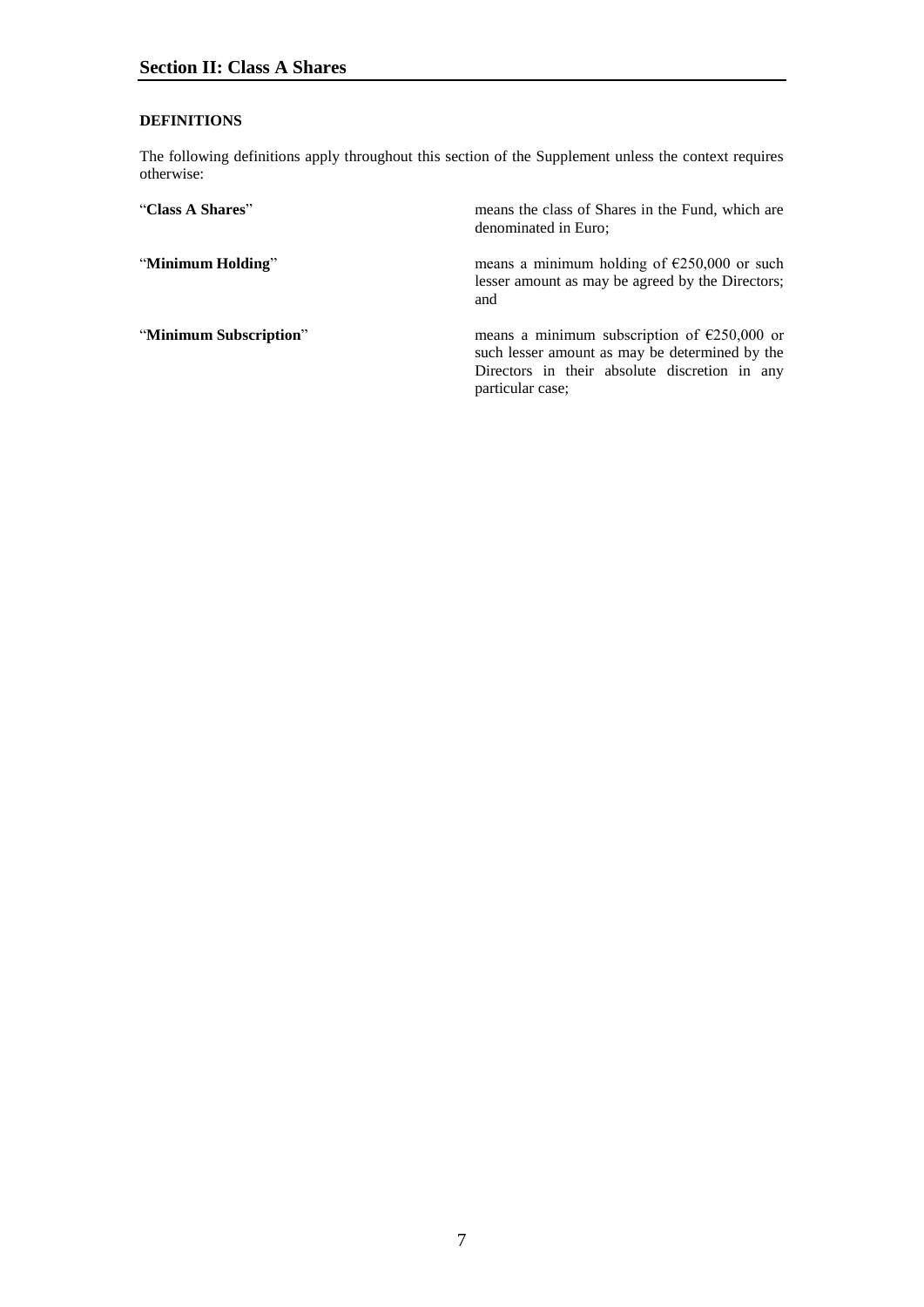Investors in the Class A Shares, in the case of an initial subscription into the Fund, must subscribe for at least the Minimum Subscription amount

The Directors may, in their absolute discretion, charge a subscription fee, payable to the Investment Manager, of up to 4% of the gross cash amount subscribed.

The closing date for subscriptions for the Class A Shares was 19 October 2006.

#### <span id="page-8-0"></span>**Subscriptions**

*Offer*

Shares will be available for subscription at the Net Asset Value on each Subscription Date. Applicants must subscribe the relevant Minimum Subscription (in the case of an applicant's first subscription into the Fund).

The completed Application Form must be received by post, delivery or fax (with the original to follow as soon as is possible) by the Administrator no later than 4.00pm (Dublin time) on the Business Day before the Subscription Date on which Shares are to be issued. Subscription monies must be received by the Administrator, for the account of the Fund, by no later than 5pm (Dublin time), on the third Business Day after the relevant Subscription Date. If payment in full has not been received by the relevant times stipulated above, the application may be refused and the Shares provisionally allotted will be cancelled.

Applications not received or incorrectly completed applications received by the Administrator by 4.00pm (Dublin time) on the Business Day before the Subscription Date on which Shares are to be issued shall be held over and applied on the next following Subscription Date or until such time as a properly completed Application Form is received by the Administrator on the date on which it is processed.

Investors in the Shares, in the case of an initial subscription into the Fund, must subscribe for at least the Minimum Subscription amount.

The Directors may, in their absolute discretion, charge a subscription fee, payable to the Investment Manager, of up to 4%. of the gross cash amount subscribed.

#### <span id="page-8-1"></span>**Redemptions**

Shares will be redeemable at the option of the Shareholder on each Redemption Date except in the circumstances described herein and in the Prospectus. Shares may be redeemed at the Net Asset Value on each Redemption Date. Requests for redemption may be made by post, delivery or fax to the Administrator so as to be received by no later than 4.00pm (Dublin time) on the relevant Redemption Date on which the Shares are to be redeemed. Shares will be redeemed at the Net Asset Value as calculated on the relevant Redemption Date.

Redemption requests not received by this time shall be held over and applied on the next following Redemption Date. A request for a partial redemption of Shares will be refused, or the holding may be redeemed in its entirety, if, as a result of such partial redemption, the aggregate Net Asset Value of the Shares maintained by the Shareholder would be less than the Minimum Holding.

Settlement for redemptions will normally be made by telegraphic transfer or other form of bank transfer to the bank account of the Shareholder specified in the Application Form (at the Shareholder's risk) three Business Days from receipt by the Administrator of the correct repurchase documentation and in any event within ten days of the Redemption Date on which the redemption request has been processed. No payments to third parties will be effected.

No redemption payment may be made from that holding until all documentation required by the Administrator including any documents in connection with anti-money laundering procedures have been received.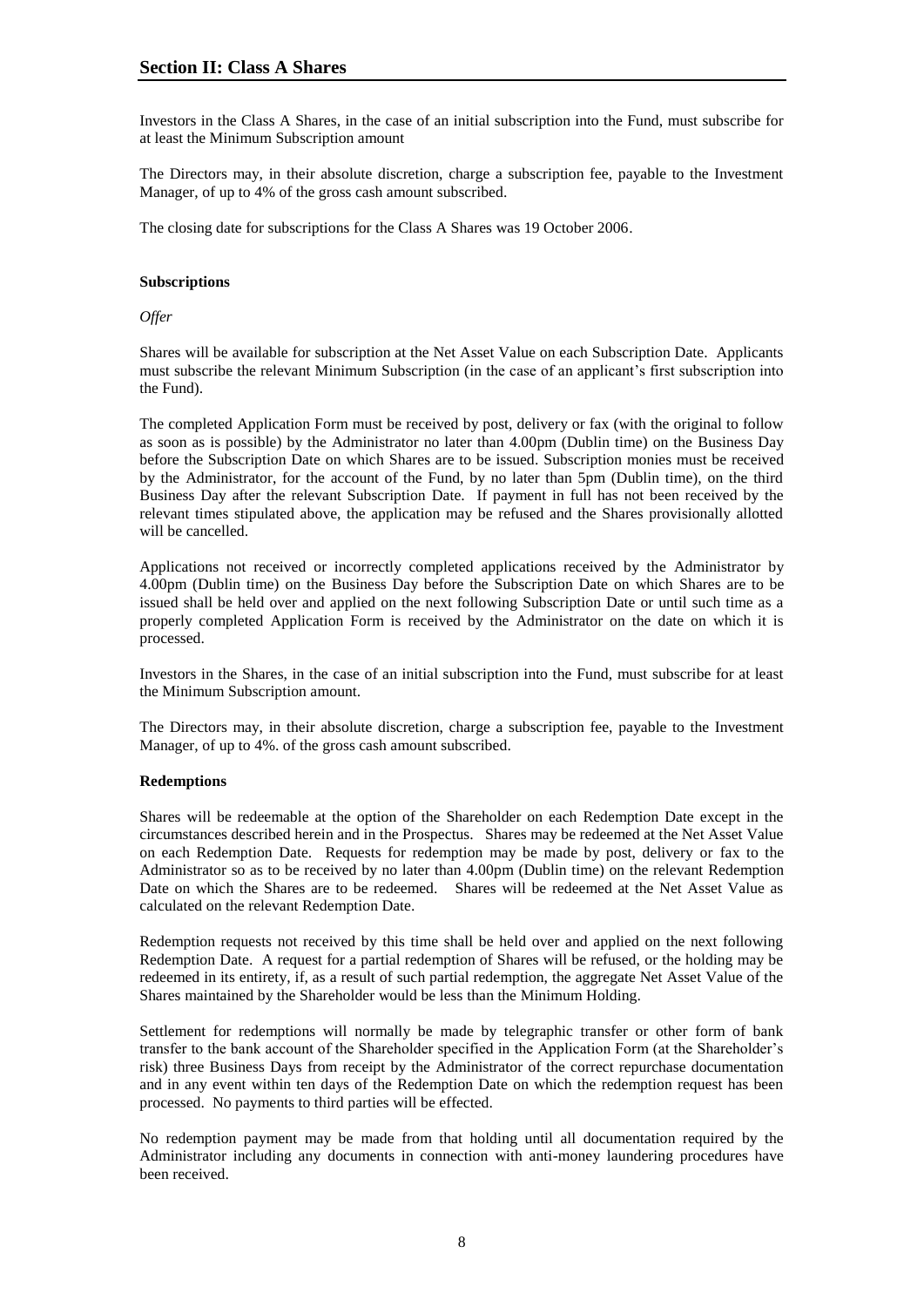#### <span id="page-9-0"></span>**Investment Management and Distribution Fees**

In respect of investment management services and distribution services provided to the Fund in respect of the Class A Shares, the Company shall pay to the Investment Manager and Distributor an aggregate fee not exceeding 1.5% of the Net Asset Value of the Fund attributable to the Class A Shares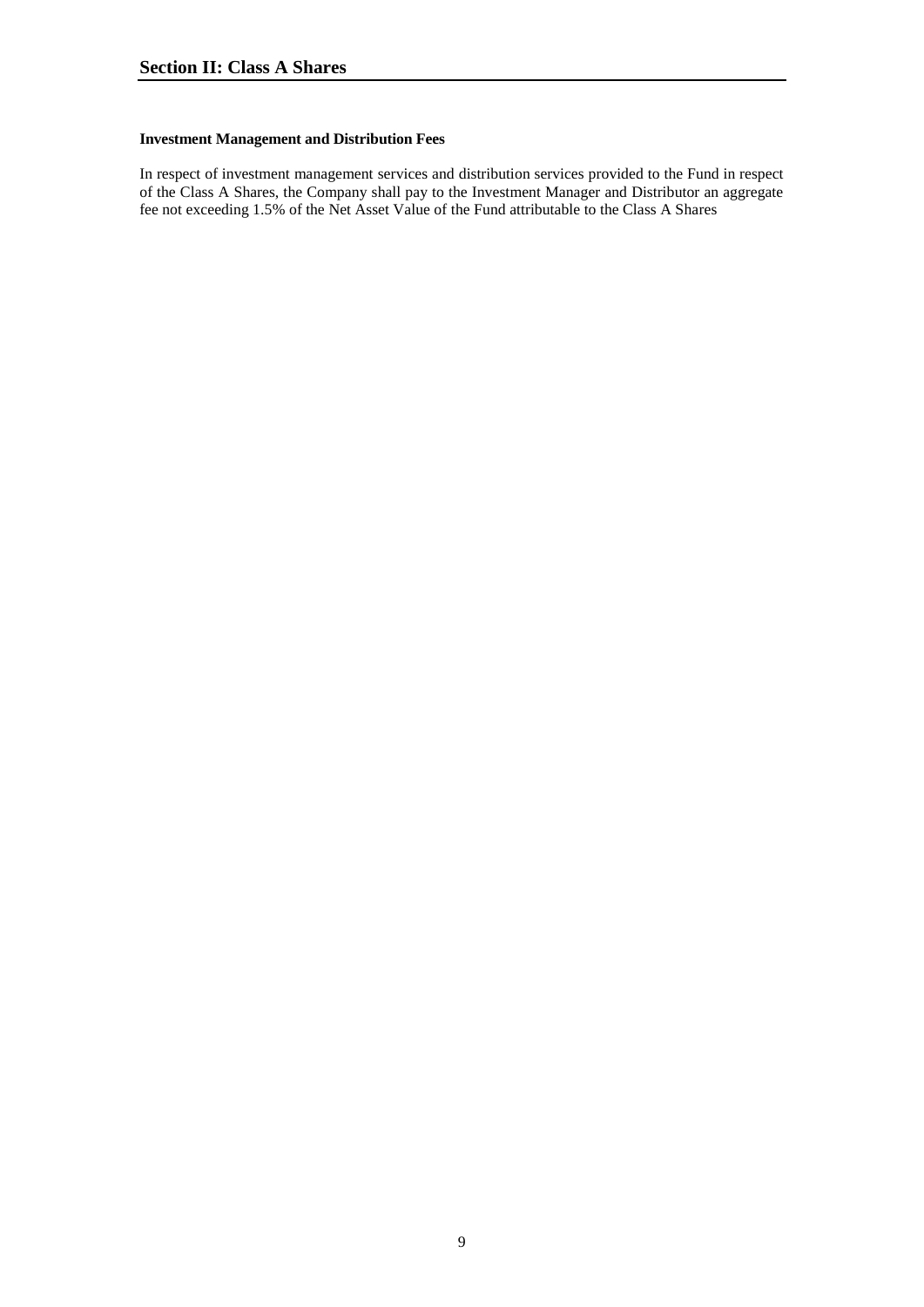#### <span id="page-10-0"></span>**DEFINITIONS**

The following definitions apply throughout this section of the Supplement unless the context requires otherwise:

| "Class B Shares"       | means the class of Shares in the Fund, which are<br>denominated in Euro and which are intended for<br>purchase primarily by Institutional Investors;                                                                                                                                                                             |
|------------------------|----------------------------------------------------------------------------------------------------------------------------------------------------------------------------------------------------------------------------------------------------------------------------------------------------------------------------------|
| "Closing Date"         | is 4p.m. Dublin time on 23 August 2017 or such<br>earlier or later dates as the Investment Manager<br>may in its absolute discretion determine and<br>notify to the Central Bank, in accordance with its<br>requirements; and                                                                                                    |
| "Initial Offer Period" | means the initial offer of Class B Shares in the<br>Fund which will commence on 23 February 2017<br>or such earlier or later dates as the Investment<br>Manager may in its absolute discretion determine<br>and notify to the Central Bank, in accordance<br>with its requirements) and which will close on<br>the Closing Date. |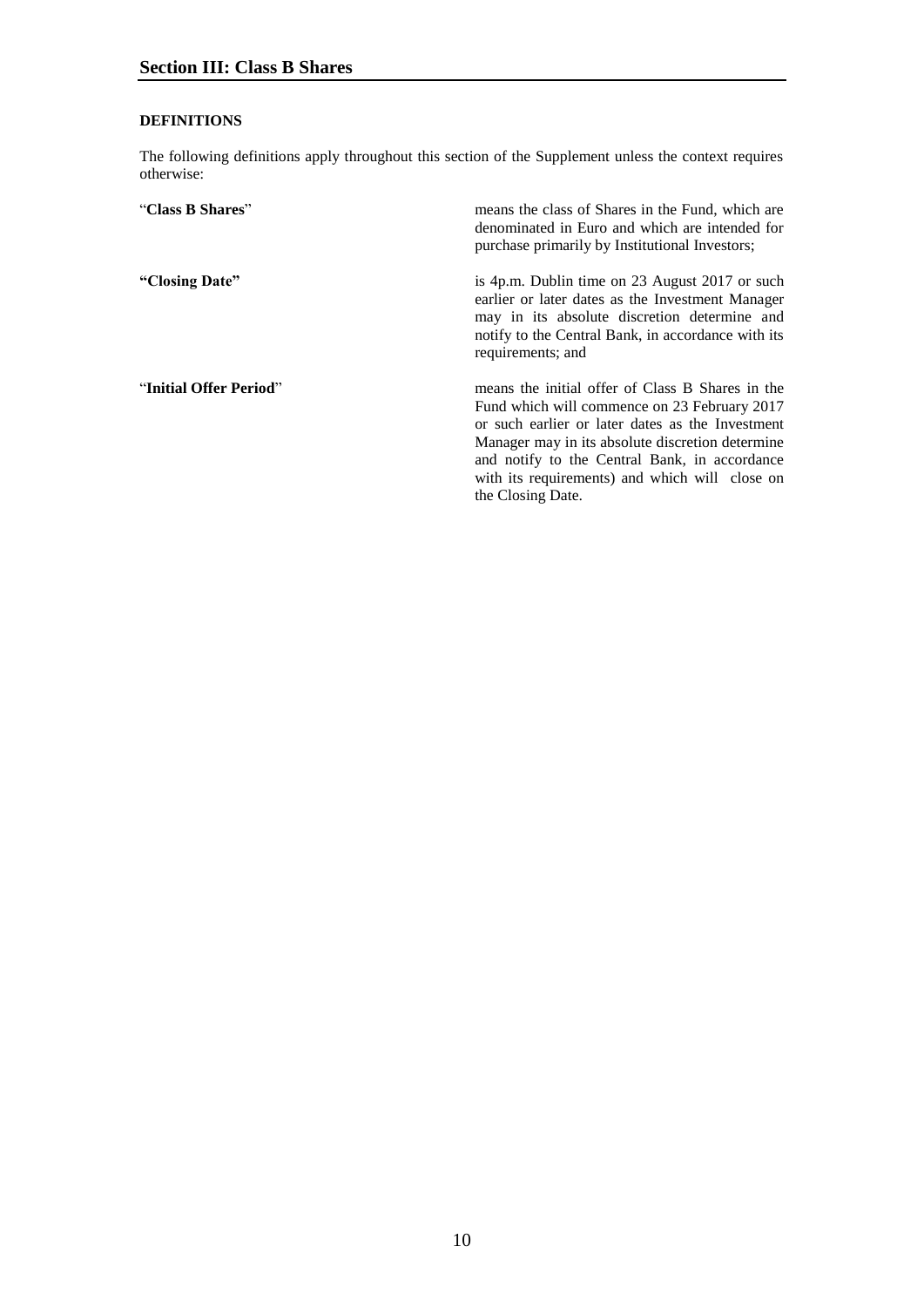#### <span id="page-11-0"></span>**Subscriptions**

Class B Shares may only be acquired by Institutional Investors or such other investors as the Investment Manager may decide at its discretion.

During the Initial Offer Period, the Class B Shares will be issued at an offer price of  $\epsilon_1$  per Class B Share (the "Initial Offer Price") and, subject to acceptance by the Investment Manager of applications for Class B Shares, will be issued on the first Business Day after the Closing Date.

During the Initial Offer Period investors should complete the subscription application form (available from the Administrator) (the "Application Form") and send it by post, delivery or fax (with the original form and supporting documentation in relation to money laundering checks to follow as soon as is possible) to the Administrator, to be received no later than 11.00am (Irish time) on the Closing Date. Subscription monies must be received by the Administrator, for the account of the Fund, by no later than 5.00pm (Irish time), on the second Business Day after the relevant Subscription Date. If payment in full has not been received by the relevant times stipulated above, the application may be refused and the Shares provisionally allotted will be cancelled.

Shares will be available for subscription at the Net Asset Value on each Subscription Date.

The completed Application Form must be received by post, delivery or fax (with the original to follow as soon as is possible) by the Administrator no later than 4.00pm (Dublin time) on the Business Day before the Subscription Date on which Shares are to be issued. Subscription monies must be received by the Administrator, for the account of the Fund, by no later than 5pm (Dublin time), on the third Business Day after the relevant Subscription Date. If payment in full has not been received by the relevant times stipulated above, the application may be refused and the Shares provisionally allotted will be cancelled.

Applications not received or incorrectly completed applications received by the Administrator by 4.00pm (Dublin time) on the Business Day before the Subscription Date on which Shares are to be issued shall be held over and applied on the next following Subscription Date or until such time as a properly completed Application Form is received by the Administrator on the date on which it is processed.

The Investment Manager may, in its absolute discretion, reject any application for Class B Shares in full or in part without ascribing any reason therefor. Amounts paid to the Company in respect of subscription applications which are rejected (or, in the case of applications which are not accepted in full, the balance of the amount paid) will be returned, where permitted by applicable law, to the applicant at his/her own risk and expense without interest.

#### <span id="page-11-1"></span>**Redemptions**

Shares will be redeemable at the option of the Shareholder on each Redemption Date except in the circumstances described herein and in the Prospectus. Shares may be redeemed at the Net Asset Value on each Redemption Date. Requests for redemption may be made by post, delivery or fax to the Administrator so as to be received by no later than 4.00pm (Dublin time) on the relevant Redemption Date on which the Shares are to be redeemed. Shares will be redeemed at the Net Asset Value as calculated on the relevant Redemption Date.

Redemption requests not received by this time shall be, held over and applied on the next following Redemption Date.

Settlement for redemptions will normally be made by telegraphic transfer or other form of bank transfer to the bank account of the Shareholder specified in the Application Form (at the Shareholder's risk) three Business Days from receipt by the Administrator of the correct repurchase documentation and in any event within ten days of the Redemption Date on which the redemption request has been processed. No payments to third parties will be effected.